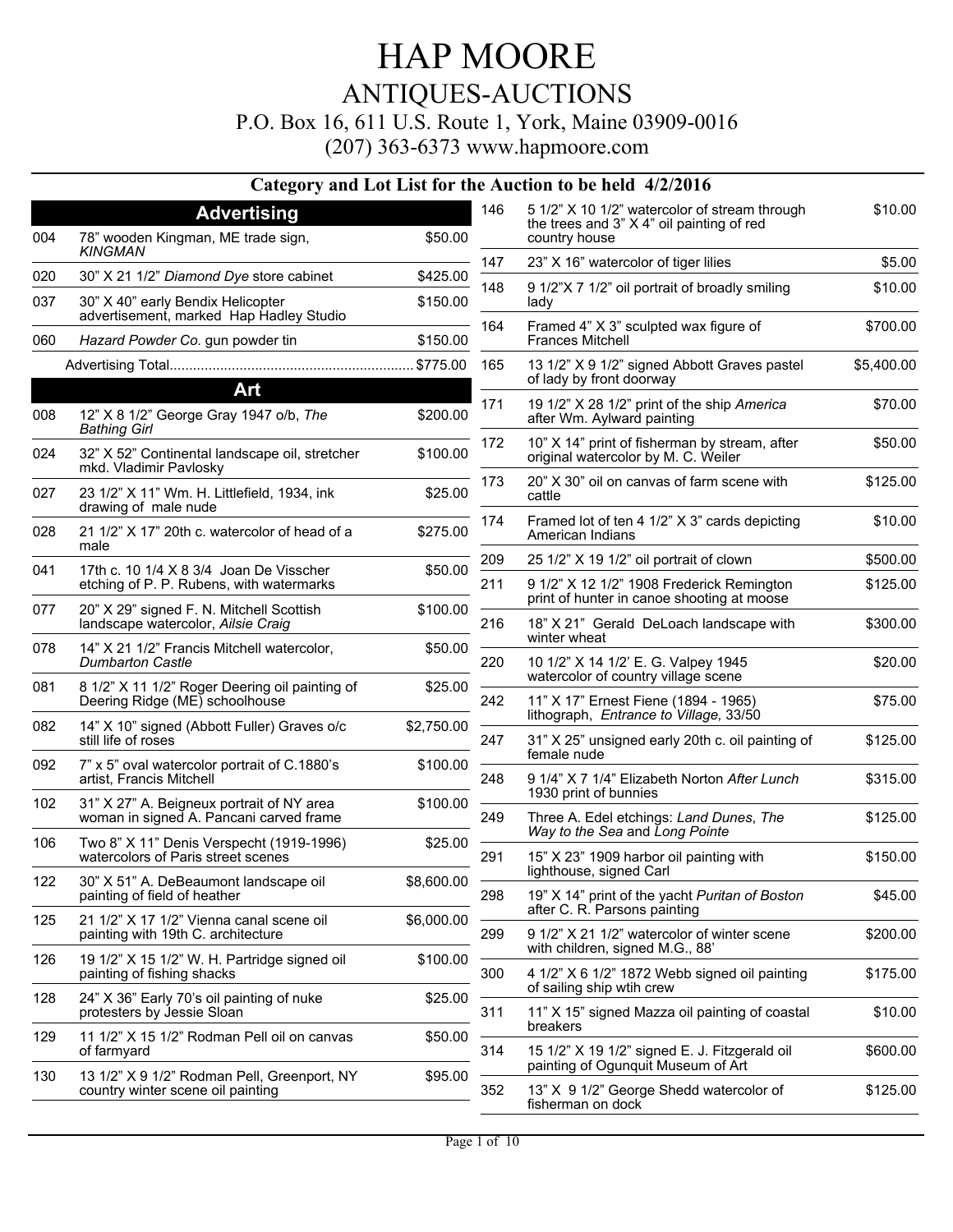### P.O. Box 16, 611 U.S. Route 1, York, Maine 03909-0016

|     | Category and Lot List for the Auction to be held 4/2/2016                                                                          |              |     |                                                                                    |            |  |  |  |
|-----|------------------------------------------------------------------------------------------------------------------------------------|--------------|-----|------------------------------------------------------------------------------------|------------|--|--|--|
| 353 | 12 1/2" X 9" George Shedd watercolor of two                                                                                        | \$175.00 473 |     | 12" X 16" oil on board of Nubble Light                                             | \$50.00    |  |  |  |
| 357 | lobstermen, Just Jawin'<br>21" X 13" George Shedd watercolor of old<br>doorway with flag, Memorial Day                             | \$150.00     | 474 | 21 1/2" X 13 1/2" John Donnels watercolor<br>abstract                              | \$45.00    |  |  |  |
| 358 | 9 3/4" X 14 3/4" sgnd. Wallace watercolor of                                                                                       | \$325.00     |     |                                                                                    |            |  |  |  |
|     | fishermen in canoe                                                                                                                 |              |     | <b>Autographs</b>                                                                  |            |  |  |  |
| 359 | 20" X 34" C. J. Boswell oil painting of coastal<br>breakers                                                                        | \$750.00     | 224 | Autographed Joan Baez 1960 album<br><b>Folksingers 'Round Harvard Square</b>       | \$60.00    |  |  |  |
| 360 | 10" X 20" Carlton Plummer watercolor of<br>woodland river                                                                          | \$300.00     |     |                                                                                    |            |  |  |  |
| 361 | 20 1/2" X 28" Carlton Plummer watercolor of<br>coastal summer cottage                                                              | \$300.00     | 016 | <b>Books</b><br>1927 Tyler Co. Catalog #56 Elevator Cars<br>and Elevator Entrances | \$325.00   |  |  |  |
| 362 | 10" X 14" Carlton Plummer watercolor of<br>fishing shack on pier                                                                   | \$25.00      | 025 | Set of leather-bound books, Dickens Works                                          | \$25.00    |  |  |  |
| 363 | 5" X 10" sgnd. D. (Donald) Demers Seining                                                                                          | \$300.00     | 026 | Lot of old leather-bound books                                                     | \$25.00    |  |  |  |
|     | off Monhegan                                                                                                                       |              | 383 | Lot of leather-bound book sets and single<br>books                                 | \$25.00    |  |  |  |
| 364 | 4" X 6" sgnd. D. (Donald) Demers Fishing the<br>Shoal                                                                              | \$175.00     | 478 | 1779 Benjamin Franklin book Political,<br>Miscellaneuses, and Philosophical Pieces | \$2,800.00 |  |  |  |
| 365 | 4" X 6" sgnd. D. (Donald) Demers Shore<br>Fishermen                                                                                | \$200.00     |     |                                                                                    |            |  |  |  |
| 367 | 4" X 5 1/2" Harold F. Kellogg print of fishing                                                                                     | \$10.00      |     | China                                                                              |            |  |  |  |
| 368 | shack<br>11" X 14" John Pratt Whitman pencil drawing                                                                               | \$35.00      | 033 | 9" Chinese Export bowl                                                             | \$100.00   |  |  |  |
|     | Cathedral Beeches - Eng.                                                                                                           |              | 046 | Six Royal Doulton figurines of ladies                                              | \$100.00   |  |  |  |
| 377 | Framed 19th C. 4" oval image of York, ME's<br>Marie Joline Woodruff and 9 1/2" X 7 1/2"<br>watercolor portrait of Aaron Woodruff   | \$175.00     | 062 | Large lot of blue and white transferware                                           | \$160.00   |  |  |  |
|     |                                                                                                                                    |              | 068 | Blue transfer Persian motif pitcher and bowl                                       | \$60.00    |  |  |  |
| 379 | 7 1/2" X 9 1/2" watercolor of two sailing                                                                                          | \$75.00      | 096 | 14" Mayer Oregon pattern flow blue bowl                                            | \$175.00   |  |  |  |
|     | vessels                                                                                                                            |              | 097 | 11 1/2" scenic Nippon vase                                                         | \$125.00   |  |  |  |
| 380 | 16 1/2" X 10 1/2" 1881 watercolor of sailboat<br>at dock, marked Eastport ME                                                       | \$45.00      | 115 | 16 1/2" Rose Mandarin bowl with flared rim                                         | \$900.00   |  |  |  |
| 396 | 18" X 25" C. Hunt colored print of H. M. Stern<br>Frigate Geyser off Mt. Edgecombe                                                 | \$200.00     | 213 | Spode Winston Churchill commemorative<br>pitcher                                   | \$50.00    |  |  |  |
| 397 | 17" X 23" 1924 Dunthorne & Son print of Old                                                                                        | \$75.00      | 228 | Lot of 19th C. china and glassware                                                 | \$95.00    |  |  |  |
|     | <i><u><b>Ironsides</b></u></i>                                                                                                     |              | 229 | Nippon seven piece berry set                                                       | \$25.00    |  |  |  |
| 398 | Cutts, Woodruff and Eastman framed coats of<br>arms                                                                                | \$100.00     | 301 | Meissen ceramic figural group on fancy brass<br>base                               | \$50.00    |  |  |  |
| 438 | 15 1/2" X 19 1/2" John W. Chandler oil on<br>panel of house by country road                                                        | \$45.00      | 388 | Lot of misc. U. S. and Continental china                                           | \$175.00   |  |  |  |
| 447 | 18 1/2" X 12" Arthur Spear (1879-1959)<br>enhanced print of young girl                                                             | \$500.00     | 389 | 11" oval Chinese serving dish and Canton<br>covered vegetable dish                 | \$100.00   |  |  |  |
| 448 | 10 1/2" X 8 1/2" F. W. Benson graphite double                                                                                      | \$100.00     | 390 | 11" X 8" openwork genre-carved Asian panel                                         | \$50.00    |  |  |  |
|     | portrait of Pernilla, Aged 4                                                                                                       |              | 391 | Pair of 19th C. 12" blue and white covered<br>Chinese jars                         | \$1,175.00 |  |  |  |
| 449 | 14 1/2 and 17 1/2" X 12" black and white 1899<br>Charles and Marcia Woodbury illustrations for<br>Whittier's Collected Poems, 1903 | \$700.00     | 392 | Lot of nine various motif demitasse cups and<br>saucers                            | \$45.00    |  |  |  |
| 470 | 36" X 41" G. R. Santosh oil on canvas "Bond"                                                                                       | \$16,000.00  | 399 | Pair of 19" blue and white Asian garden seats                                      | \$1,450.00 |  |  |  |
|     |                                                                                                                                    |              |     |                                                                                    |            |  |  |  |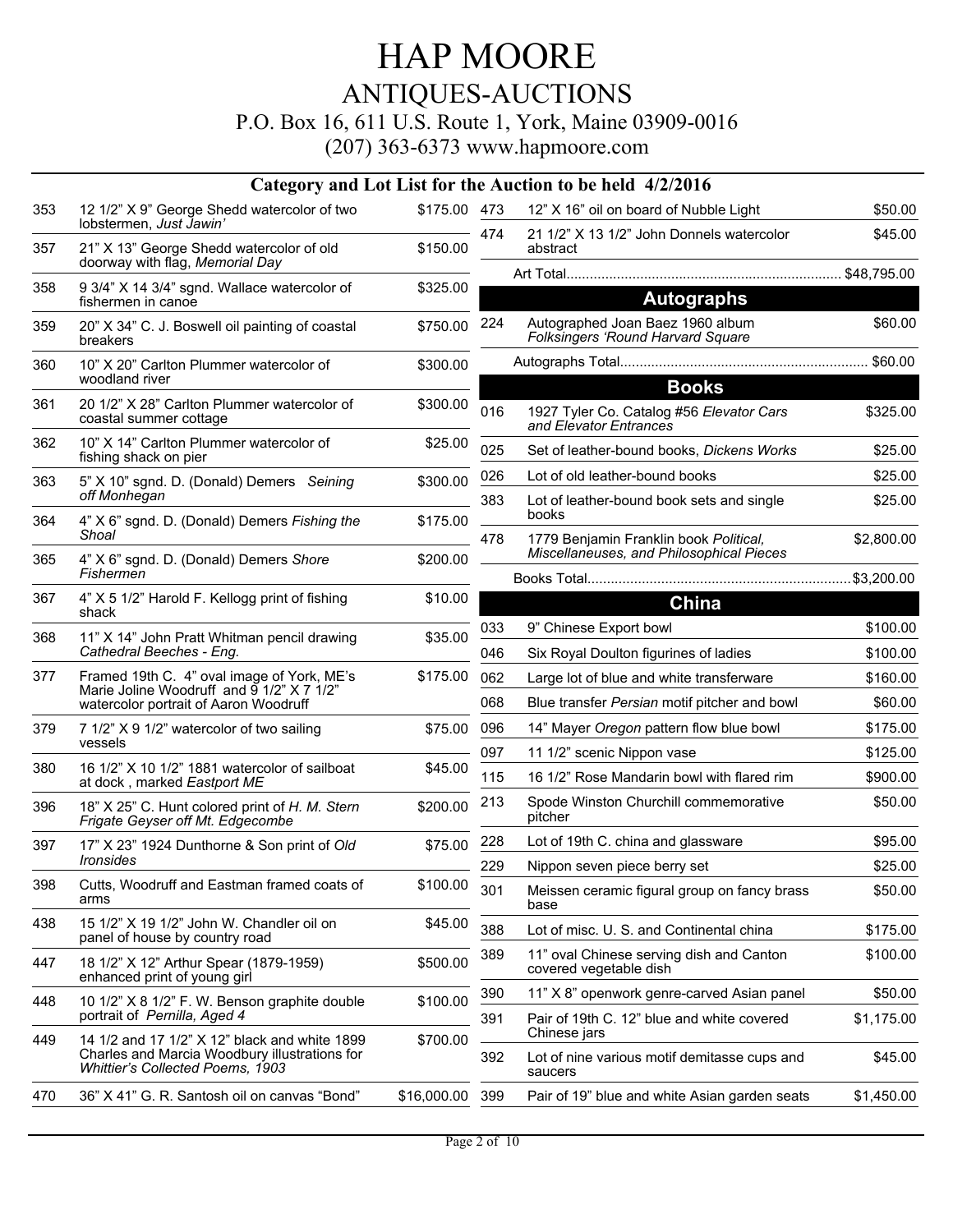### HAP MOORE ANTIQUES-AUCTIONS P.O. Box 16, 611 U.S. Route 1, York, Maine 03909-0016

|                 |                                                                                                                           |            |                                               | Category and Lot List for the Auction to be held 4/2/2016                            |                     |
|-----------------|---------------------------------------------------------------------------------------------------------------------------|------------|-----------------------------------------------|--------------------------------------------------------------------------------------|---------------------|
| 423             | Portuguese china tureen and underplate                                                                                    | \$100.00   |                                               | <b>Ethnographic</b>                                                                  |                     |
| 430             | Pair of 12 1/2" early 20th c. Japanese vases                                                                              | \$150.00   | 346                                           | Abraham Etungat Inuit stone sculpture of bird                                        | \$350.00            |
|                 |                                                                                                                           |            | 347                                           | Mary Quimailuk 9 1/2 in. Inuit sculpture of<br>mother and child                      | \$100.00            |
|                 | <b>Clocks</b>                                                                                                             |            |                                               |                                                                                      |                     |
| 074             | Seth Thomas miniature ogee shelf clock                                                                                    | \$55.00    |                                               |                                                                                      |                     |
| 234             | Early 19th C. unmarked banjo clock with<br>battling ships                                                                 | \$800.00   | 166                                           | <b>Folk Art</b><br>Folk art bird house                                               | \$225.00            |
| 283             | Brass-framed U.S. Navy Deck Clock #3                                                                                      | \$310.00   |                                               |                                                                                      | .\$225.00           |
| 297             | Seth Thomas ogee clock with birdseye maple                                                                                | \$25.00    |                                               | <b>Furniture</b>                                                                     |                     |
| 302             | veneer<br>Chelsea brass-framed ship's bell clock                                                                          | \$300.00   | 005                                           | Heywood-Wakefield stretcher-based wicker<br>day bed                                  | \$50.00             |
| 406             | 81" mahogany tall case clock with painted dial                                                                            | \$2,000.00 | 021                                           | 42 X 22 in. oval wicker side table                                                   | \$200.00            |
|                 | and pinwheel rosette carving                                                                                              |            | 022                                           | Mahogany lowboy                                                                      | \$100.00            |
|                 |                                                                                                                           |            | 023                                           | Federal wire fire screen                                                             | \$45.00             |
|                 | <b>Dolls</b>                                                                                                              |            | 029                                           | Pair of 17th C. upholstered side chairs                                              | \$50.00             |
| 195             | 1939 Paramount Pictures Gulliver's Travels<br>12" wooden Little King doll                                                 | \$45.00    | 030                                           | 26" X 19" splay leg walnut table                                                     | \$500.00            |
| 293             | Koppelsdorf #250 .6 bisque doll's head                                                                                    | \$30.00    | 031                                           | Windsor thumb-back armchair and birdcage<br>side chair                               | \$75.00             |
|                 |                                                                                                                           |            | 032                                           | Two 17th/18th c. joint stools                                                        | \$300.00            |
| <b>Ephemera</b> |                                                                                                                           | 035        | Pair of 18th C. bow-back Windsor side chairs, | \$100.00                                                                             |                     |
| 039             | 1956 signed Sean O'Casey letter to George<br>Elliott Sweet and Sweet's book                                               | \$25.00    |                                               | one branded N. Doggett                                                               |                     |
|                 | Shake-Speare The Mystery                                                                                                  |            | 083                                           | Early 19th C. bureau top dressing mirror                                             | \$25.00             |
| 042             | 19" " x 23 1/2" framed 1650 Jansson Dutch<br>map, Mar del Nort                                                            | \$400.00   | 089                                           | 30" X 20" X 19" 19th c. dovetailed,<br>rope-handled woodbox, partially red-painted   | \$75.00             |
| 151             | Bound Life Magazine, Oct. 4 - Dec. 27, 1937                                                                               | \$5.00     | 090                                           | NH bow-back Windsor side chair with curved<br>stretcher                              | \$200.00            |
| 169             | 20 issues Walt Disney's Mickey Mouse Club<br>Magazine, three Disney 45 rpms and misc.<br>magazines and newspapers of note | \$55.00    | 091                                           | 39" Sheraton seven drawer mahogany chest,<br>drawer marked, Bought in Charlestown MA | \$400.00            |
| 222             | Ames 1767 - 1842 family record, Harvard, MA                                                                               | \$1,000.00 |                                               | 1828                                                                                 |                     |
| 223             | 18th C framed bee sting recipe by Manasah<br>Sawyer, Harvard MA                                                           | \$325.00   | 100<br>103                                    | 40" two drawer grain-painted blanket chest<br>24" X 18" oval shell-decorated mirror  | \$350.00<br>\$10.00 |
| 226             | <b>Bunker Hill Monument Association</b>                                                                                   | \$125.00   | 104                                           | 35" X 22" oval rattan occasional table                                               | \$50.00             |
|                 | membership certificate                                                                                                    |            | 109                                           | 36" X 25" 18th C. stretcher-based tavern table                                       | \$200.00            |
| 260             | Lot of sixty-one 1950's Western movie lobby<br>cards                                                                      | \$25.00    | 111                                           | 33" X 18" 18th C. brass-studded oak<br>Continental storage chest with three small    | \$250.00            |
| 261             | Lot of thirty-eight 1950's Western movie lobby<br>cards                                                                   | \$100.00   |                                               | drawers                                                                              |                     |
| 312             | 38-star American flag marked Capt. N. P.<br>Simes, Ship Emily Farnum                                                      | \$500.00   | 112                                           | 23" X 14" 18th C. brass-studded oak<br>Continental storage chest                     | \$225.00            |
| 317             | Lot of 23 Randolph Scott lobby cards                                                                                      | \$25.00    | 113                                           | 17" X 9 1/2" 18th C. brass-studded<br>Continental oak storage chest                  | \$50.00             |
| 318             | Lot of 18 John Wayne, James Stewart, and<br>Burt Lancaster lobby cards                                                    | \$100.00   | 114                                           | 19th C. turned leg stand with two curly maple<br>drawers                             | \$200.00            |
|                 |                                                                                                                           |            | 144                                           | Three tier 36" X 39" rattan bookcase                                                 | \$50.00             |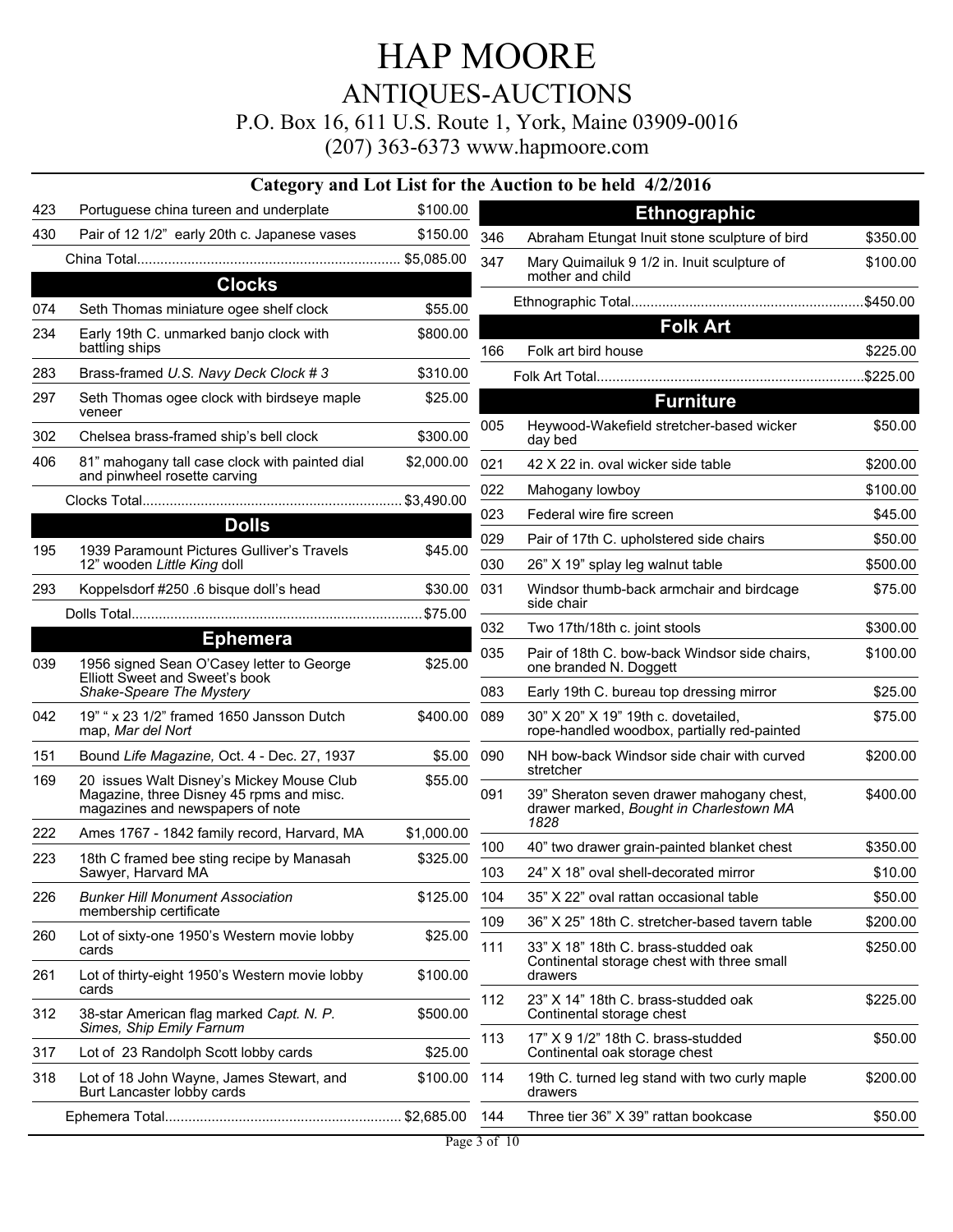### P.O. Box 16, 611 U.S. Route 1, York, Maine 03909-0016

|     | Category and Lot List for the Auction to be held 4/2/2016                                |             |            |                                                                                                |                      |  |  |  |
|-----|------------------------------------------------------------------------------------------|-------------|------------|------------------------------------------------------------------------------------------------|----------------------|--|--|--|
| 179 | 27" diameter rattan side table and magazine<br>rack                                      | \$25.00 404 |            | Spider leg 19th C. candlestand with octagonal<br>top                                           | \$175.00             |  |  |  |
| 180 | Rattan armchair                                                                          | \$175.00    | 407        | 37" X 19" 18th C. pine half round table                                                        | \$200.00             |  |  |  |
| 181 | Pair of wicker armchairs                                                                 | \$50.00     | 408        | 33" X 16" camphorwood campaign chest                                                           | \$200.00             |  |  |  |
| 182 | Oval top wicker side table                                                               | \$50.00     | 409        | 32" shaped top, tapered leg Pembroke table<br>with inlays                                      | \$525.00             |  |  |  |
| 183 | Wicker chaise                                                                            | \$100.00    | 410        | Pair of Putnam family (York, ME) rodback                                                       | \$200.00             |  |  |  |
| 184 | Set of five Knoll/Bertoia Diamond Lounge<br>chairs                                       | \$400.00    |            | Windsor side chairs                                                                            |                      |  |  |  |
| 194 | New England birch one drawer stand with<br>birds-eye maple drawer front and top          | \$150.00    | 411<br>412 | Victorian iron dictionary stand with dictionary<br>Inlaid slant front mahogany writing desk on | \$135.00<br>\$45.00  |  |  |  |
| 201 | Grain-painted old red dome top trunk                                                     | \$125.00    |            | high legs                                                                                      |                      |  |  |  |
| 214 | Old red dome-top storage box                                                             | \$100.00    | 420        | C.1850 Chinese Provincial yoke back<br>armchair in old yellow                                  | \$300.00             |  |  |  |
| 230 | 31" X 44" 18th C. one drawer tavern table with<br>old red underpaint                     | \$200.00    | 427        | Gothic side chair                                                                              | \$25.00              |  |  |  |
| 231 | Early 19th C. slant lid clerk's desk on                                                  | \$65.00     | 481        | lot of seven small rattan furniture pieces                                                     | \$60.00              |  |  |  |
|     | octagonal pine legs                                                                      |             | 485        | Five stack oak bookcase                                                                        | \$400.00             |  |  |  |
| 232 | Chippendale oxbow four drawer chest                                                      | \$200.00    | 486        | Five stack oak bookcase                                                                        | \$500.00             |  |  |  |
| 233 | Early 19th c. New England cradle on wheels                                               | \$25.00     | 487        | Five stack oak bookcase                                                                        | \$500.00             |  |  |  |
| 235 | 72" X 34" X28" stretcher base C. 1900 old<br>blue table                                  | \$100.00    | 488        | Five stack oak bookcase                                                                        | \$300.00             |  |  |  |
| 236 | Keuffel & Esser, NY adjustable draft table                                               | \$50.00     | 489        | Five stack oak bookcase                                                                        | \$450.00             |  |  |  |
| 237 | 19th C. three fold floor screen with Asian motif                                         | \$500.00    | 490        | Five stack oak bookcase                                                                        | \$450.00             |  |  |  |
|     | silk panels                                                                              |             | 491        | Five stack oak bookcase                                                                        | \$450.00             |  |  |  |
| 271 | 18th C. 35" (Hampton, NH) pine storage box<br>with wooden hinges                         | \$75.00     | 492<br>493 | Large lot of stacking oak bookcase parts<br>Six stack oak bookcase                             | \$500.00<br>\$300.00 |  |  |  |
| 272 | Early 19th c. 40" X 9" X 20" paneled pine<br>storage box                                 | \$45.00     | 494        | Five stack oak bookcase                                                                        | \$350.00             |  |  |  |
| 278 | Early 19th C. English elmwood armchair                                                   | \$100.00    | 495        | Three stack oak bookcase                                                                       | \$300.00             |  |  |  |
| 294 | 28" square metallic Knoll patio coffee table                                             | \$25.00     |            |                                                                                                |                      |  |  |  |
| 313 | Floral and vine-decorated lady's 19th C. side                                            | \$10.00     |            | <b>General</b>                                                                                 |                      |  |  |  |
|     | chair                                                                                    |             | 011        | 16 1/2 X 18 1/2 in. paper needlepoint seat<br>pattern from Irish Ladies' Anti-Slavery          | \$50.00              |  |  |  |
| 323 | Empire two drawer stand with carved talon<br>base                                        | \$400.00    |            | Association, Dublin                                                                            |                      |  |  |  |
| 325 | One drawer mahogany commode                                                              | \$25.00     | 034        | 13" X 7 1/2" X 6 1/2" bronze recumbent cow                                                     | \$300.00             |  |  |  |
| 326 | Walnut Davenport desk                                                                    | \$100.00    | 051        | Lot of Staffordshire figures                                                                   | \$25.00              |  |  |  |
| 382 | 34" reverse-painted split column mirror, the<br>tablet depicting a formally dressed lady | \$20.00     | 052<br>053 | Lot of Staffordshire animals                                                                   | \$225.00<br>\$35.00  |  |  |  |
| 400 | Victorian high back fancy wicker rocker                                                  | \$150.00    | 056        | Two cast iron floral doorstops<br>Lot of misc. ornamental desk items                           |                      |  |  |  |
| 401 | 54" X 33" ball and claw foot marquetry inlaid                                            | \$1,350.00  | 057        | Lot of fireplace metalware and woodenware                                                      | \$55.00<br>\$115.00  |  |  |  |
|     | fall front desk and armchair, the desk on high<br>legs                                   |             | 059        | Richard King, London, 15" pewter charger                                                       | \$55.00              |  |  |  |
| 402 | Scalloped edge 26" diameter turning top                                                  | \$350.00    |            | and pair of pewter candlesticks                                                                |                      |  |  |  |
|     | marquetry game table with medial shelf                                                   |             | 065        | 10" diameter pottery Pan American Exposition<br>plaque                                         | \$1,650.00           |  |  |  |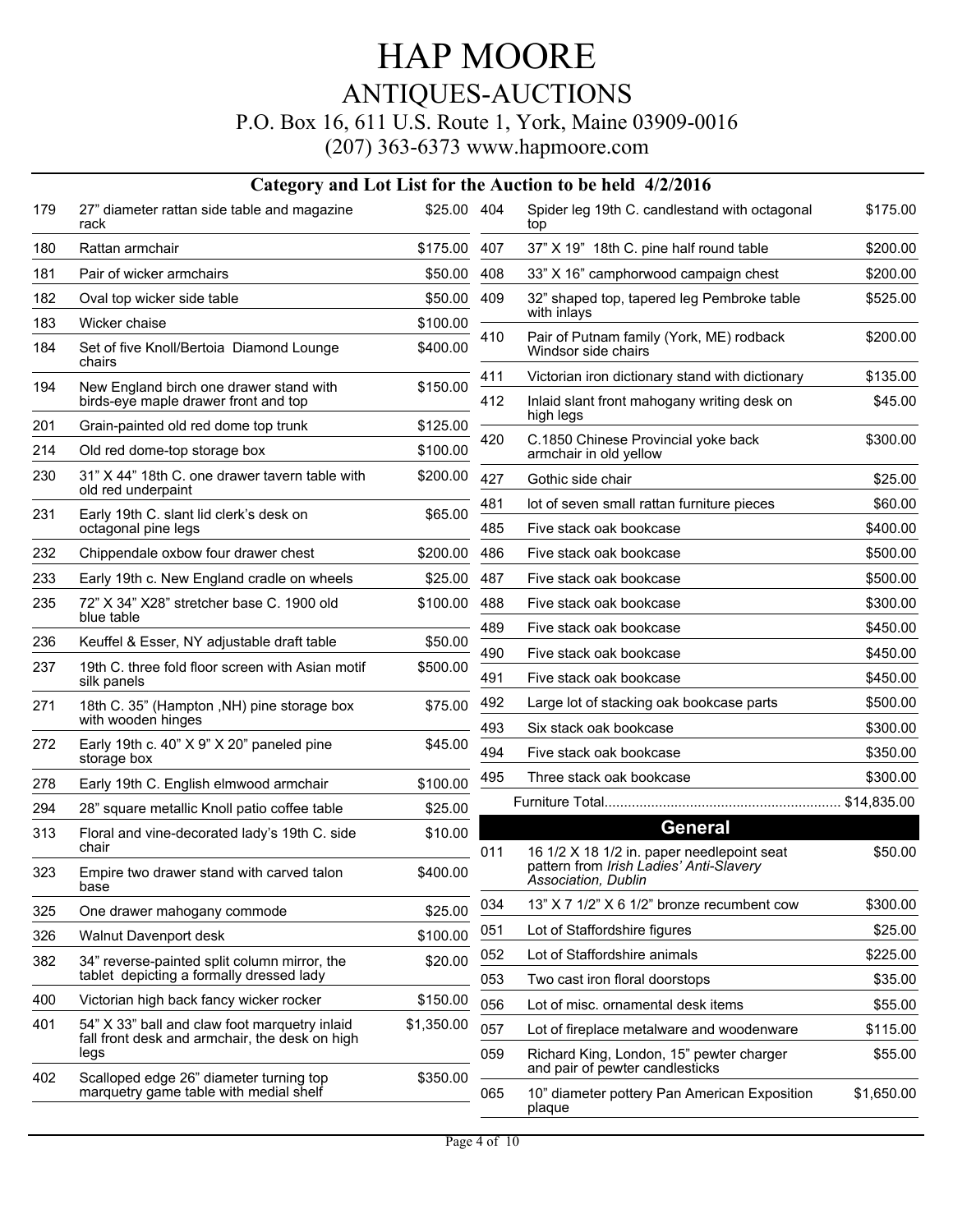#### P.O. Box 16, 611 U.S. Route 1, York, Maine 03909-0016

|     | Category and Lot List for the Auction to be held 4/2/2016                  |            |     |                                                                               |          |  |  |
|-----|----------------------------------------------------------------------------|------------|-----|-------------------------------------------------------------------------------|----------|--|--|
| 073 | 11" Cast stone kneeling child garden figure                                | \$10.00    | 205 | Double heart chocolate mold and tin heart                                     | \$150.00 |  |  |
| 075 | Pair 32" Maine-form child's snowshoes                                      | \$90.00    |     | maple sugar mold                                                              |          |  |  |
| 084 | 49" 18th C. ram's horn peel                                                | \$45.00    | 215 | Two Boston Terrier doorstops and terrier still<br>bank                        | \$200.00 |  |  |
| 094 | Five figural and floral doorstops                                          | \$300.00   | 219 | Early pierced tin lantern and six tube candle                                 | \$35.00  |  |  |
| 095 | 10" Cairns & Bro. (NYC) labeled Union jockey                               | \$1,200.00 |     | mold                                                                          |          |  |  |
|     | style fire helmet                                                          |            | 225 | Early American 17" powder horn                                                | \$200.00 |  |  |
| 098 | Five L. W Stevens (ME) miniature carved<br>birds                           | \$225.00   | 238 | Asian tobacco pouch with serpent-decorated<br>clasp and toggle                | \$30.00  |  |  |
| 099 | Early Franklin (serial #2620631) table model<br>sewing machine             | \$50.00    | 239 | 7" Asian mixed metal vase and 5 3/4" square<br>Asian bronze footed receptacle | \$50.00  |  |  |
| 101 | 20" Mid-20th c. spreadwing eagle hollow<br>copper weathervane              | \$200.00   | 240 | Six figural Asian bronze weights                                              | \$50.00  |  |  |
| 105 | 24" X 14" X 12" Southwest decorated cowhide                                | \$25.00    | 243 | 1904 Bausch & Lomb mircoscope                                                 | \$175.00 |  |  |
|     | trunk                                                                      |            | 244 | 22 1/2" lighthouse doorstop                                                   | \$255.00 |  |  |
| 110 | 5" cast iron Mammy bank                                                    | \$35.00    | 245 | 16" foliate cast iron garden urn                                              | \$35.00  |  |  |
| 116 | Nine drawer tabletop storage chest                                         | \$85.00    | 257 | 27 1/2" model canoe                                                           | \$175.00 |  |  |
| 131 | Masar warrior's (East African) training shield                             | \$25.00    | 258 | 9" swing handle basket                                                        | \$45.00  |  |  |
|     | and basket purse                                                           |            | 273 | Early tin reflector oven                                                      | \$10.00  |  |  |
| 132 | Kukuyu (East African) mask                                                 | \$10.00    | 275 | Center-handled farrier's tool box                                             | \$45.00  |  |  |
| 143 | 12" cast iron garden rabbit                                                | \$100.00   | 276 | 24 1/2" X 16" birch trencher                                                  | \$125.00 |  |  |
| 150 | Chinese Export gilded sewing box                                           | \$35.00    | 277 | Lot of 19th C. kitchen woodenware                                             | \$100.00 |  |  |
| 152 | Kayserzin pewter creamer and early 4 1/2"<br>diameter English pewter plate | \$10.00    | 281 | 3" X 2" bank building still bank and Log Cabin<br>Syrup tin bank              | \$35.00  |  |  |
| 185 | Early 19th c. 28" lodge andirons                                           | \$50.00    | 282 | Large lot of 19th C. household tinware                                        | \$55.00  |  |  |
| 187 | 44" tripod base wrought iron plant stand                                   | \$20.00    | 284 | Lot of 18th C. iron keys and fancy large                                      | \$55.00  |  |  |
| 188 | Paris Mfg. Flying Yankee sled                                              | \$35.00    |     | repousse brass picture nail                                                   |          |  |  |
| 189 | J. W. Fiske (NY) 21" diameter cast iron<br>garden urn with fancy handles   | \$150.00   | 286 | Mahogany document box                                                         | \$10.00  |  |  |
| 190 | 15" diameter cast iron garden urn                                          | \$70.00    | 289 | Two 19th c. pine game boards                                                  | \$175.00 |  |  |
| 191 | 50" X 15" 18th N. Webster inscribed farm sign                              | \$200.00   | 306 | Cast iron rabbit and turtle garden ornaments                                  | \$50.00  |  |  |
|     | from N. W. Webster's Danville, NH home                                     |            | 307 | Universal 014 and Arcade coffee mills                                         | \$50.00  |  |  |
| 192 | 19th c. tabletop case of four drawers                                      | \$125.00   | 308 | Mounted head of tiger, shot in 1871 in India                                  | \$850.00 |  |  |
| 193 | 28" primitive Canada goose decoy                                           | \$65.00    | 309 | Large splint gathering basket                                                 | \$300.00 |  |  |
| 196 | Old red buttonhole loop butter churn                                       | \$350.00   | 366 | 68" cast iron architectural spreadwing eagle                                  | \$500.00 |  |  |
| 197 | 18th C. box lock and 4 1/2" diameter treen<br>box                          | \$55.00    | 370 | Brass and iron footman                                                        | \$25.00  |  |  |
|     | 9 1/2" diameter spice box with eight                                       | \$150.00   | 385 | Lot of small desk and household accessories                                   | \$175.00 |  |  |
| 198 | containers                                                                 |            | 386 | Lot of tatting tools                                                          | \$10.00  |  |  |
| 199 | Tapered design twelve tube tin candle mold<br>on four legs                 | \$75.00    | 403 | 22" center handle three section Asian red<br>basket                           | \$25.00  |  |  |
| 200 | Thomas Edison Fireside phonograph horn                                     | \$185.00   | 405 | 27" splint feather basket                                                     | \$10.00  |  |  |
| 204 | Lot of figural metallic salt and pepper shakers                            | \$450.00   | 424 | Two cats and a German Shepherd doorstop                                       | \$140.00 |  |  |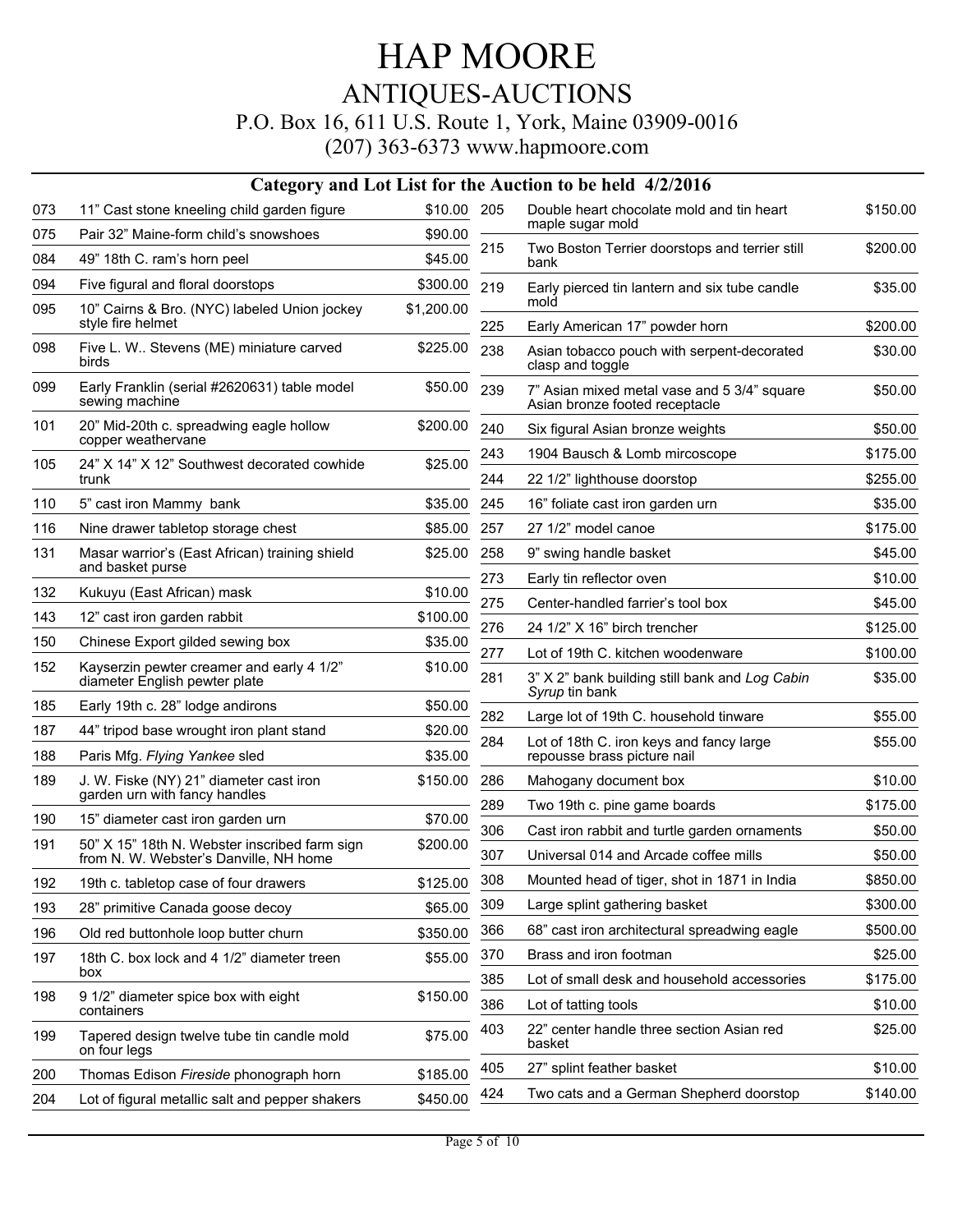### HAP MOORE ANTIQUES-AUCTIONS P.O. Box 16, 611 U.S. Route 1, York, Maine 03909-0016 (207) 363-6373 www.hapmoore.com

|     |                                                              |             |     | Category and Lot List for the Auction to be held 4/2/2016                           |            |
|-----|--------------------------------------------------------------|-------------|-----|-------------------------------------------------------------------------------------|------------|
| 431 | 19th C. mahogany dressing mirror                             | \$25.00     | 138 | Lot of .925 marked jewelry                                                          | \$100.00   |
| 439 | 19" X 19" carved wood ornamental eagle,<br>mounted on base   | \$800.00    | 139 | Lot of 10k marked jewelry                                                           | \$500.00   |
| 440 | 18th C. oak bible box                                        | \$300.00    | 140 | 18k marked pendant and earrings                                                     | \$125.00   |
|     |                                                              |             | 141 | Lot of 14k marked jewelry                                                           | \$1,850.00 |
| 442 | 24" wall-mounted game wheel                                  | \$250.00    | 142 | Lot of 14k marked jewelry                                                           | \$1,775.00 |
| 484 | Garden urn                                                   | \$80.00     | 158 | Lot of sterling jewelry                                                             | \$175.00   |
|     |                                                              |             | 159 | Lot of costume jewelry                                                              | \$185.00   |
|     | <b>Glass</b>                                                 |             | 168 | Small lot of mixed metal jewelry                                                    | \$275.00   |
| 066 | Lot of Westward Ho and Lion pattern glass<br>serving pieces  | \$45.00     | 202 | Small lot of costume jewelry                                                        | \$20.00    |
| 076 | Lot of decanters and misc. clear glassware                   | \$35.00     | 262 | Lot of Southwestern turquoise cuffs and<br>jewelry                                  | \$100.00   |
| 212 | 11 1/2" blown stoppered blue glass jar                       | \$45.00     | 266 | Sterling turquoise, coral and lapis lazuli                                          | \$200.00   |
| 280 | Lot of Victorian colored glassware                           | \$70.00     |     | Southwestern bracelet                                                               |            |
| 348 | Valerie Surjan 8" art glass vase #1759 with<br>zebras (1988) | \$100.00    | 267 | Three 14K and diamond rings                                                         | \$125.00   |
| 349 | Two piece Dale Chihuly Chinese Red                           |             | 268 | 14K and diamond tennis bracelet                                                     | \$200.00   |
|     | Seaform art glass                                            | \$1,000.00  | 269 | Small lot of mixed metal jewelry                                                    | \$50.00    |
| 351 | 8 3/4" MacIntosh enamel art glass bowl                       | \$150.00    | 270 | Small lot of costume jewelry                                                        | \$25.00    |
| 374 | 10" triangular cut glass bowl and 9" pitcher                 | \$105.00    | 296 | Concord 14K man's wristwatch                                                        | \$350.00   |
| 375 | Cranberry glass water set                                    | \$45.00     | 304 | 14K brooch and earring set                                                          | \$225.00   |
| 393 | Set of twelve fruit-decorated pressed glass                  | \$425.00    | 305 | Small lot of 14k jewelry                                                            | \$210.00   |
| 394 | goblets<br>Floral cordial set and 5 two-color etched         | \$15.00     | 316 | Small lot of Asian jade jewelry, including<br>carved monkey figural piece           | \$650.00   |
|     | goblets                                                      |             | 332 | Lady's 14k and diamond Concord wristwatch                                           | \$825.00   |
| 428 | Pair of 10 1/2" cased glass Victorian lustres                | \$150.00    | 333 | Lady's 14k Omega wristwatch                                                         | \$425.00   |
|     |                                                              |             | 334 | Lady's 18k diamond ring                                                             | \$2,000.00 |
|     | <b>Jewelry</b>                                               |             | 335 | Bone necklace and bracelet                                                          | \$80.00    |
| 012 | Lot of mixed gold jewelry                                    | \$300.00    | 336 | Handmade sterling crescent moon necklace                                            | \$100.00   |
| 013 | Lot of sterling jewelry                                      | \$75.00     |     | and cuff bracelet                                                                   |            |
| 014 | Lot of costume jewelry                                       | \$45.00 337 |     | Lot of sterling jewelry                                                             | \$75.00    |
| 047 | Two gold necklaces, marked 14k                               | \$125.00    | 338 | Lot of handmade sterling jewelry                                                    | \$50.00    |
| 048 | Lot of costume jewelry and miniature picture<br>frames       | \$75.00     | 339 | Five Mark Milliken pins, (bug, fish, cat, and<br>owl)                               | \$25.00    |
| 093 | Lot of costume jewelry                                       | \$25.00     | 340 | Small lot of costume jewelry                                                        | \$105.00   |
| 117 | 14K marked cameo brooch and earrings                         | \$750.00    | 341 | Marked 18k gold mesh necklace                                                       | \$1,300.00 |
| 133 | Lot of costume jewelry                                       | \$650.00    | 342 | Marked 18k necklace                                                                 | \$1,350.00 |
| 134 | Lot of .925 marked rings                                     | \$100.00    | 343 | Two pair of marked 18k earrings                                                     | \$450.00   |
| 135 | 14k lady's pocket watch                                      | \$250.00    | 344 | Marked 14k brooch and earrings                                                      | \$325.00   |
| 136 | Lot of gold filled jewelry                                   | \$25.00     | 345 | Marked 14k bracelet                                                                 | \$225.00   |
| 137 | Lot of .925 marked jewelry                                   | \$325.00    | 354 | Pair of 14k and jade earrings and pair of 14k,<br>mother of pearl and onyx earrings | \$275.00   |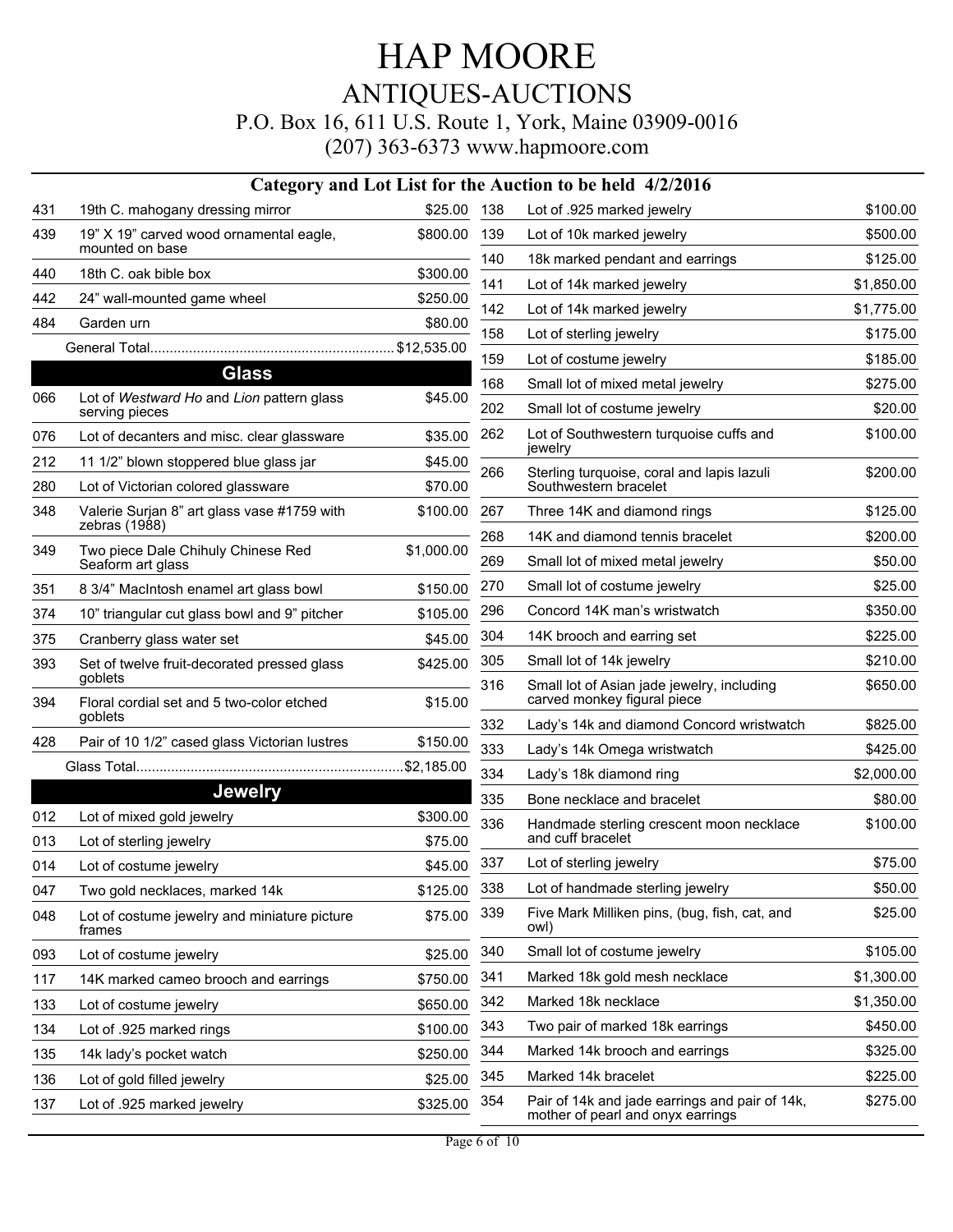### HAP MOORE ANTIQUES-AUCTIONS P.O. Box 16, 611 U.S. Route 1, York, Maine 03909-0016

|     |                                                                          |              |     | Category and Lot List for the Auction to be held 4/2/2016                                     |            |
|-----|--------------------------------------------------------------------------|--------------|-----|-----------------------------------------------------------------------------------------------|------------|
| 355 | Two sterling necklaces and cuff bracelet                                 | \$50.00 501  |     | 18k bangle bracelet with embossed Chinese                                                     | \$625.00   |
| 356 | Frey Wille necklace and bracelet                                         | \$195.00     |     | dragon design motif                                                                           |            |
| 414 | 18k flower brooch                                                        | \$400.00     | 502 | 14k floral bangle bracelet with Persian<br>Turquoise and pearls                               | \$350.00   |
| 415 | Joel Schwalb 18k bangle bracelet with 1.75<br>cts. diamond weight (est.) | \$2,400.00   | 503 | 14k "Etruscan" style hand-fabricated twisted<br>wire bracelet with hardstone cameo of period  | \$450.00   |
| 416 | 14k and cultured pearl bracelet                                          | \$125.00     |     | lady                                                                                          |            |
| 417 | 14k woven flexible link bracelet                                         | \$475.00     | 504 | 14k lady's Hamilton wristwatch, the bracelet<br>with 8 scalloped round links                  | \$775.00   |
| 443 | Large lot of costume jewelry                                             | \$140.00     | 505 | Lady's 14k Etruscan design tri-colored cross                                                  | \$375.00   |
| 444 | Lot of sterling jewelry                                                  | \$75.00      | 506 | Lady's 18k diamond and enamel brooch                                                          | \$600.00   |
| 445 | Lot of marked 10k, 14k and gold-filled jewelry                           | \$400.00     | 507 | 14k, diamond, sapphire and enamel tulip                                                       | \$450.00   |
| 450 | 14k and amethyst ring                                                    | \$250.00     |     | designed brooch                                                                               |            |
| 451 | 18k and enamel brooch                                                    | \$325.00     | 508 | Lady's platinum and diamond pendant brooch<br>with diamond melee and sapphires                | \$3,600.00 |
| 452 | 14k "Henry Capt" hunter's case lapel pocket<br>watch                     | \$225.00     | 509 | Lady's 18k and diamond pierced shield<br>design pendant and brooch with diamond               | \$500.00   |
| 453 | Lady's cultured pearl choker and 10k, pearl<br>and diamond ring          | \$100.00     | 510 | melee<br>Lady's 14k Zodiac wristwatch with woven gold                                         | \$675.00   |
| 454 | Two 14k and diamond fashion rings                                        | \$200.00     |     | mesh strap and melee diamond twisted wire                                                     |            |
| 455 | two 14k diamond and Tanzania pendants                                    | \$220.00     |     | cover                                                                                         |            |
| 456 | Two lady's 14k and sapphire rings                                        | \$200.00     | 511 | Lady's 14k Dentric Agate link bracelet                                                        | \$500.00   |
| 457 | Lady's 14k spessartite garnet and diamond<br>ring and pendant            | \$350.00     | 512 | Lady's 18k crown pendant with amethysts and<br>pearls                                         | \$525.00   |
| 458 | Lady's 18k and black opal pendant and ring                               | \$360.00     | 513 | Lady's 14k rope chain with heart-shaped slide<br>set with oval faceted garnet and seed pearls | \$625.00   |
| 459 | Lot of thirteen sterling rings with semi<br>precious stones              | \$75.00      | 514 | Lady's 18k bumblebee pin with round faceted<br>melee rubies                                   | \$150.00   |
| 460 | Lot of eleven 10k rings with semi precious                               | \$350.00     | 515 | Lady's 14k coiled wire flexible link bracelet                                                 | \$525.00   |
| 461 | stones<br>Lot of eleven 10k rings with with semi                         | \$350.00     | 516 | Lady's 14k serpent pendant, set with melee<br>diamonds and 14k chain                          | \$225.00   |
| 462 | precious stones<br>Lot of ten 104k rings with semi precious              | \$625.00     | 517 | Lady's 14k bumblebee ring with faceted<br>melee rubies and a diamond                          | \$200.00   |
|     | stones                                                                   |              | 518 | Lady's 18k bumblebee ring with faceted blue                                                   | \$200.00   |
| 463 | Lot of 10 14k rings with semi precious stones                            | \$675.00     |     | sapphires                                                                                     |            |
| 464 | Lot of ten 14k rings with semi precious<br>stones                        | \$775.00 519 |     | Two gentlemen's 14k diamond block rings                                                       | \$275.00   |
| 465 | Lot of six lady's 10k pendants with semi<br>precious stones              | \$120.00     | 520 | Three 14k serpent rings with enamel and<br>period engraving                                   | \$400.00   |
| 466 | Two lady's 14k pendants with tourmaline,                                 | \$100.00     | 521 | Two 14k eagles, one pendant and one brooch                                                    | \$640.00   |
|     | sapphire and diamonds                                                    |              | 522 | 14k hand fabricated flexible wire link bracelet                                               | \$450.00   |
| 467 | Eight sterling and gold plated sterling silver<br>chains and pendants    | \$100.00     | 523 | Two 14k lion head rings with accenting<br>diamonds                                            | \$425.00   |
| 469 | Four lady's 14k gold pendants                                            | \$300.00     | 524 | Two 14k bumblebee pins with accenting<br>melee diamonds and opal                              | \$275.00   |
| 476 | Lot of costume jewelry                                                   | \$275.00     | 525 | Three lady's 14k and fire opal brooches                                                       | \$575.00   |
| 500 | Two 14k lady's hollow hinged bangle<br>bracelets with period engraving   | \$650.00     |     |                                                                                               |            |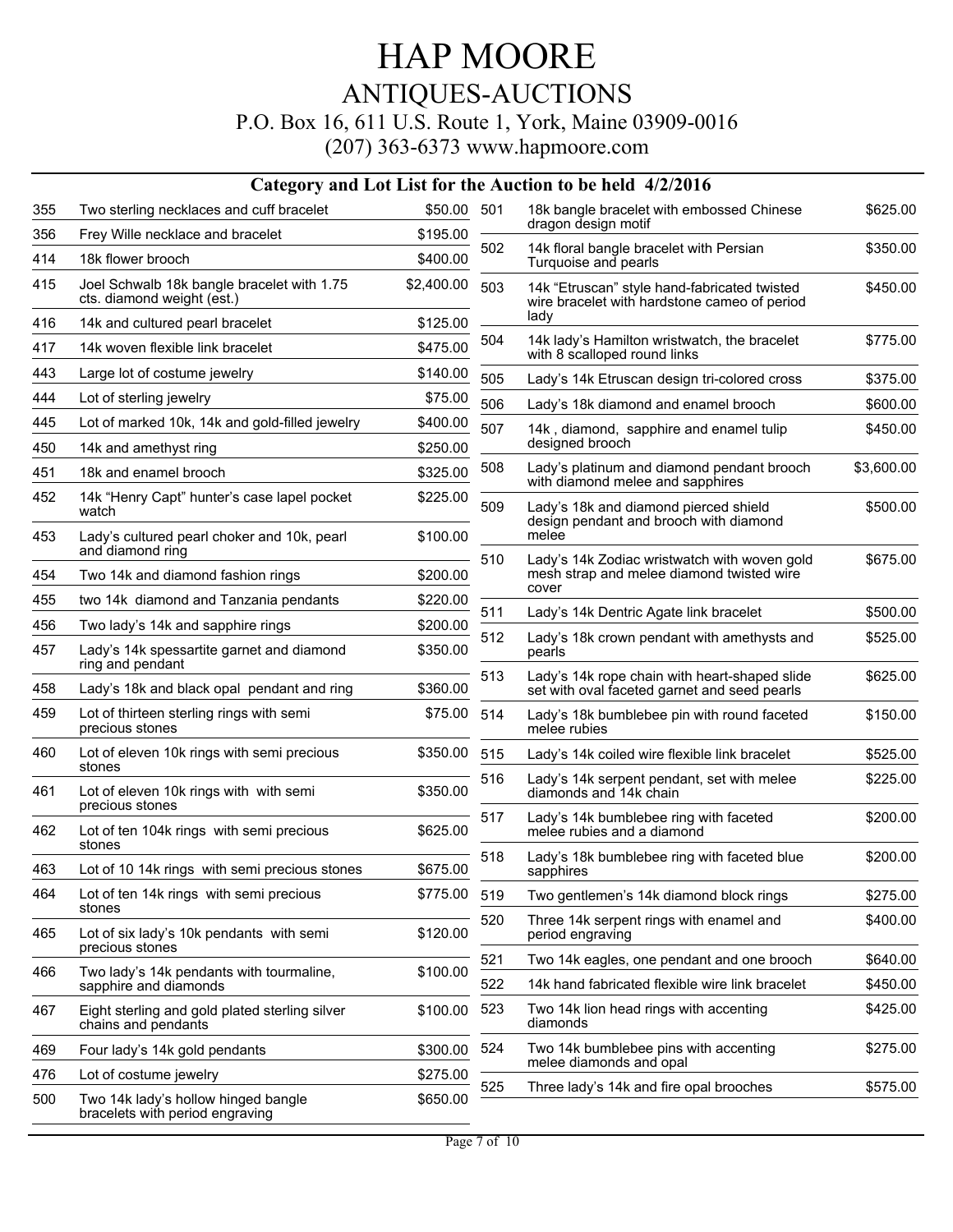#### P.O. Box 16, 611 U.S. Route 1, York, Maine 03909-0016

|     |                                                                                                                                          |              |     | Category and Lot List for the Auction to be held 4/2/2016                                                                     |            |
|-----|------------------------------------------------------------------------------------------------------------------------------------------|--------------|-----|-------------------------------------------------------------------------------------------------------------------------------|------------|
| 526 | Two early 19th C black marble crosses, one<br>inlaid with lily motif and one with 14k cross set<br>with seed pearls                      | \$200.00 548 |     | Lady's 14k contemporary style ring with 1.01<br>ct. diamond (est.), four accenting diamonds<br>and blue sapphire              | \$2,100.00 |
| 527 | Three lady's 14k opal, enamel and accenting<br>melee diamonds                                                                            | \$450.00 549 |     | Suite of three early 19th C. 18k framed<br>Chalcedony stone cameos, two smaller ones<br>and a larger brooch/pendant signed ND | \$1,300.00 |
| 528 | Three lady's carved hard stone rings with 14k<br>settings                                                                                | \$225.00     | 550 | Lady's 1836 18k gold, black enamel mourning<br>brooch                                                                         | \$75.00    |
| 529 | Two lady's lapel size 14k hunter case pocket<br>watches                                                                                  | \$775.00     | 551 | Lady's green enamel button watch made for<br>Perrier Fridel, 19 Rue du Rhone, Geneve                                          | \$40.00    |
| 530 | Two carved mid-19th C. shell cameos set in<br>14k frames                                                                                 | \$275.00     |     |                                                                                                                               |            |
| 531 | Lady's Victorian era 14k serpent bangle                                                                                                  | \$600.00     |     | Lighting                                                                                                                      |            |
|     | bracelet accented with oval cabochon Persian<br>Turquoise                                                                                |              | 054 | Pair of glass whale oil lamps                                                                                                 | \$45.00    |
| 532 | Lady's 14k hand-fabricated hinged bracelet                                                                                               | \$700.00     | 058 | Lot of brass and pewter candlesticks                                                                                          | \$25.00    |
| 533 | Two lady's 14k 19th C. enameled flower                                                                                                   | \$225.00     | 069 | 7" C. 1910 Chinese pottery lamp                                                                                               | \$50.00    |
|     | brooches with accenting diamond and seed<br>pearls                                                                                       |              | 107 | 20" c. 1910 brass double light accountant's<br>lamp                                                                           | \$200.00   |
| 534 | Three early 19th C. 14k carved hard stone<br>rings                                                                                       | \$275.00     | 108 | 22" bird and dragon decorated Asian table<br>lamp                                                                             | \$500.00   |
| 535 | Lady's early 19th C. Etruscan style 14k lion<br>head bracelet with accenting diamond melee                                               | \$700.00     | 145 | Three early 20th C. floral ceramic table lamps                                                                                | \$100.00   |
| 536 | Lady's early 19th C. 14k hand-fabricated<br>brooch with accenting cabochon/cut blue                                                      | \$325.00     | 160 | Gone with the Wind lamp w/ painted female<br>busts                                                                            | \$105.00   |
|     | Persian Turquoise                                                                                                                        |              | 161 | Miller table lamp with floral shade                                                                                           | \$50.00    |
| 537 | Two lady's 18k mid 19th C. flower brooches<br>with enamel, melee diamond and melee ruby                                                  | \$1,300.00   | 178 | Rattan table lamp                                                                                                             | \$10.00    |
| 538 |                                                                                                                                          | \$750.00     | 186 | 55" wrought iron extendable floor lamp base                                                                                   | \$30.00    |
|     | Lady's early 19th c. 18k woven mesh buckle<br>bracelet with enamel and accenting seed                                                    |              | 290 | Two electrified 19th C. bullseye fluid lamps                                                                                  | \$55.00    |
| 539 | pearls<br>Two lady's brooches: (1) amethyst flower                                                                                       | \$375.00     | 303 | Double font kerosene lamp with spongeware<br>pottery column                                                                   | \$45.00    |
|     | brooch with melee diamonds and seed pearls,<br>(2) horseshoe brooch with melee diamonds                                                  |              | 373 | Asian pottery table lamp with dragon motif                                                                                    | \$175.00   |
| 540 | Lady's 18k Etruscan style brooch with oval                                                                                               | \$350.00     | 395 | Two fancy Victorian table lamps                                                                                               | \$45.00    |
|     | cabochon cut garnets                                                                                                                     |              | 413 | 63" Arts & Crafts wrought iron floor lamp                                                                                     | \$250.00   |
| 541 | Lady's 18k early 19th C. Etruscan style<br>bracelet with painted porcelain portrait of a<br>woman set into the clasp with accenting blue | \$600.00     | 429 | Pair of 16 1/2" etched Bohemian glass table<br>lamps                                                                          | \$100.00   |
| 542 | Lady's mid 19th C. 14k Carnelain carved<br>cameo brooch                                                                                  | \$200.00     |     | <b>Military</b>                                                                                                               |            |
| 543 | Suite of lady's 14k and Lapis Lazuli consisting<br>of two rings, pierced earrings and pendant                                            | \$450.00     | 071 | NY G.A.R. and World War I ribbons                                                                                             | \$35.00    |
| 544 | Suite of 14k and opal jewelry                                                                                                            | \$350.00     | 328 | 7 Jenny on the Job 1943 US Public Health<br>Service WWII posters                                                              | \$130.00   |
| 545 | 14k pocket watch and gold filled pocket watch                                                                                            | \$225.00     |     |                                                                                                                               |            |
| 546 | Lady's 14k mid 19th C floral design brooch                                                                                               | \$275.00     |     | <b>Musical</b>                                                                                                                |            |
|     | with melee diamond, seed pearls and enamel<br>leaves and one Etruscan style ring with oval                                               |              | 002 | Symphonion disc player with twelve discs                                                                                      | \$400.00   |
| 547 | Lot of seven 14k bird and animal pins                                                                                                    | \$1,050.00   | 259 | Johnson resonator guitar                                                                                                      | \$125.00   |
|     |                                                                                                                                          |              |     |                                                                                                                               |            |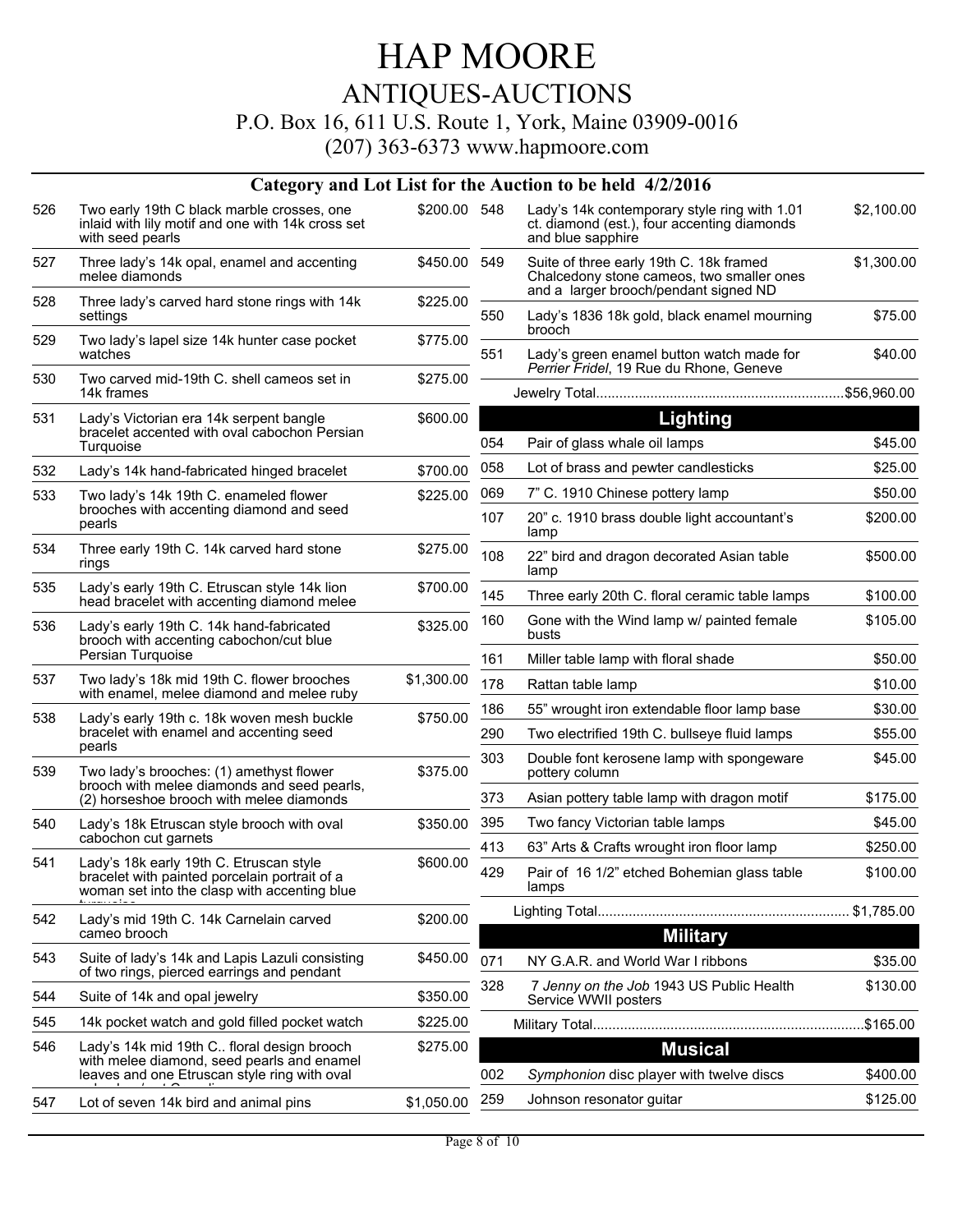P.O. Box 16, 611 U.S. Route 1, York, Maine 03909-0016

| Photography<br><b>Rugs</b><br>Lot of printer's plates depicting scenes from<br>\$175.00<br>14'4" X 6'5" Bidjar oriental rug<br>003<br>036<br>Russo-Japanese Peace Treaty, Portsmouth,<br>30" X 46" 1940's hooked rug by Edna Gayton<br>079<br>NH.<br>Mitchell, depicting Currier & Ives scene,<br>Home to Thanksgiving<br>162<br>9 1/2" X 7 1/2" tintype of Abel Blake, Keene,<br>\$10.00<br>NH.<br>3'8" X 3'2" Turkish scatter rug<br>085<br>\$125.00<br>437<br>Ambrotypes of Civil War Corporal Thomas<br>086<br>1930's 5' X 2 1/2' three medallion braided rug<br>Briard and his wife, related to Kittery, ME<br>Lockes<br>087<br>Two 1940's floral hooked rugs by Edna<br>\$300.00<br>Gayton Mitchell (ME)<br>088<br><b>Pottery</b><br>Two 1940's floral hooked rugs by Edna<br>Gayton Mitchell (ME)<br>019<br>Three gallon blue-decorated G. F. Worthen,<br>\$150.00<br>177<br>11'5" X 8'7" oriental rug<br>Peabody, MA jug<br>Eight stained glass design hooked stair treads<br>206<br>\$55.00<br>050<br>Lot of ironstone and salt glazed pottery<br>227<br>8'7" X 3' 7" Caucasian rug<br>067<br>\$10.00<br>Pair 8" early 20th c. green-glazed Japanese<br>vases<br>10' X 7'9" oriental rug<br>274<br>070<br>\$10.00<br>Two small Southwest blackware pottery<br>327<br>Heriz area rug<br>pieces<br>479<br>Kurdish bag face<br>\$100.00<br>072<br>23" Rare form Majolica (?) vase with two<br>matching 7" vases<br>\$55.00<br>153<br>Lot of misc. decorative and art pottery<br><b>Silver</b><br>154<br>Six pieces of Weller Forest pottery<br>\$150.00<br>007<br>Lot of misc. sterling and coin silver flatware<br>155<br>Three misc. form Weller pottery vases<br>\$25.00<br>015<br>Lot of misc. sterling tableware and<br>candlesticks<br>203<br>\$165.00<br>Lot of little brown jugs<br>\$275.00<br>043<br>Lot of sterling and coin silver flatware<br>\$200.00<br>207<br>15" diameter Mettlach polychrome plaque with<br>swans<br>061<br>\$35.00<br>Silver-plated Winchester (MA) Celebration<br>Illuminated Canoe Trophy, Sept. 9th, 1916<br>\$375.00<br>208<br>Pair 14 1/2" diameter Mettlach plaques<br>depicting Farewell and Welcome between<br>118<br>Set of Tiffany sterling flatware, Pat. 1895<br>lovers<br>Small lot of misc. sterling and .800 silver<br>119<br>\$1,350.00<br>241<br>Four pieces of small Asian pottery<br>flatware<br>252<br>Five pieces of art pottery<br>\$50.00<br>120<br>\$100.00<br>Small lot of silver-plated flatware and<br>accessory items<br>253<br>Five pieces of Roseville pottery<br>\$150.00<br>157<br>Sterling cigarette box and Wisconsin bronze<br>254<br>\$90.00<br>Seven pieces of Roseville pottery<br>Acad. of Science, Art and Letters medal<br>255<br>9 1/2" inverted leaf art pottery vase<br>\$95.00<br>163<br>\$25.00<br>Sterling candelabra and cup<br>256<br>Three small Jemerick art pottery vases<br>\$200.00<br>263<br>Lot of misc. sterling flatware<br>\$450.00<br>279<br>Two Canton ginger jars<br>\$50.00<br>264<br>Lot of misc. sterling tableware<br>\$225.00<br>285<br>Spongeware and another butter crock<br>\$10.00<br>265<br>Lot of 1807 mkd. Moulton and later coin silver<br>\$100.00<br>spoons<br>350<br>7 1/2" diameter Bob Green (VT) earthenware<br>\$35.00<br>art pottery bowl<br>310<br>Two Tiffany sterling serving spoons<br>387<br>17" early 19th c. bulbous redware jug<br>\$200.00<br>319<br>Lot of sterling and coin silver flatware<br>441<br>9 1/2" mocha water pitcher<br>\$50.00<br>320<br>Lot of sterling tableware<br>Two Wedgwood tiles and two jugs<br>477<br>\$10.00 |  |  |  | Category and Lot List for the Auction to be held 4/2/2016 |            |
|-----------------------------------------------------------------------------------------------------------------------------------------------------------------------------------------------------------------------------------------------------------------------------------------------------------------------------------------------------------------------------------------------------------------------------------------------------------------------------------------------------------------------------------------------------------------------------------------------------------------------------------------------------------------------------------------------------------------------------------------------------------------------------------------------------------------------------------------------------------------------------------------------------------------------------------------------------------------------------------------------------------------------------------------------------------------------------------------------------------------------------------------------------------------------------------------------------------------------------------------------------------------------------------------------------------------------------------------------------------------------------------------------------------------------------------------------------------------------------------------------------------------------------------------------------------------------------------------------------------------------------------------------------------------------------------------------------------------------------------------------------------------------------------------------------------------------------------------------------------------------------------------------------------------------------------------------------------------------------------------------------------------------------------------------------------------------------------------------------------------------------------------------------------------------------------------------------------------------------------------------------------------------------------------------------------------------------------------------------------------------------------------------------------------------------------------------------------------------------------------------------------------------------------------------------------------------------------------------------------------------------------------------------------------------------------------------------------------------------------------------------------------------------------------------------------------------------------------------------------------------------------------------------------------------------------------------------------------------------------------------------------------------------------------------------------------------------------------------------------------------------------------------------------------------------------------------------------------------------------------------------------------------------------------------------------------------------------------------------------------------------------------------------------------------------------------------------------------------------------------------------------------------------------------------------------------------------|--|--|--|-----------------------------------------------------------|------------|
|                                                                                                                                                                                                                                                                                                                                                                                                                                                                                                                                                                                                                                                                                                                                                                                                                                                                                                                                                                                                                                                                                                                                                                                                                                                                                                                                                                                                                                                                                                                                                                                                                                                                                                                                                                                                                                                                                                                                                                                                                                                                                                                                                                                                                                                                                                                                                                                                                                                                                                                                                                                                                                                                                                                                                                                                                                                                                                                                                                                                                                                                                                                                                                                                                                                                                                                                                                                                                                                                                                                                                                             |  |  |  |                                                           |            |
|                                                                                                                                                                                                                                                                                                                                                                                                                                                                                                                                                                                                                                                                                                                                                                                                                                                                                                                                                                                                                                                                                                                                                                                                                                                                                                                                                                                                                                                                                                                                                                                                                                                                                                                                                                                                                                                                                                                                                                                                                                                                                                                                                                                                                                                                                                                                                                                                                                                                                                                                                                                                                                                                                                                                                                                                                                                                                                                                                                                                                                                                                                                                                                                                                                                                                                                                                                                                                                                                                                                                                                             |  |  |  |                                                           |            |
|                                                                                                                                                                                                                                                                                                                                                                                                                                                                                                                                                                                                                                                                                                                                                                                                                                                                                                                                                                                                                                                                                                                                                                                                                                                                                                                                                                                                                                                                                                                                                                                                                                                                                                                                                                                                                                                                                                                                                                                                                                                                                                                                                                                                                                                                                                                                                                                                                                                                                                                                                                                                                                                                                                                                                                                                                                                                                                                                                                                                                                                                                                                                                                                                                                                                                                                                                                                                                                                                                                                                                                             |  |  |  |                                                           | \$950.00   |
|                                                                                                                                                                                                                                                                                                                                                                                                                                                                                                                                                                                                                                                                                                                                                                                                                                                                                                                                                                                                                                                                                                                                                                                                                                                                                                                                                                                                                                                                                                                                                                                                                                                                                                                                                                                                                                                                                                                                                                                                                                                                                                                                                                                                                                                                                                                                                                                                                                                                                                                                                                                                                                                                                                                                                                                                                                                                                                                                                                                                                                                                                                                                                                                                                                                                                                                                                                                                                                                                                                                                                                             |  |  |  |                                                           | \$200.00   |
|                                                                                                                                                                                                                                                                                                                                                                                                                                                                                                                                                                                                                                                                                                                                                                                                                                                                                                                                                                                                                                                                                                                                                                                                                                                                                                                                                                                                                                                                                                                                                                                                                                                                                                                                                                                                                                                                                                                                                                                                                                                                                                                                                                                                                                                                                                                                                                                                                                                                                                                                                                                                                                                                                                                                                                                                                                                                                                                                                                                                                                                                                                                                                                                                                                                                                                                                                                                                                                                                                                                                                                             |  |  |  |                                                           |            |
|                                                                                                                                                                                                                                                                                                                                                                                                                                                                                                                                                                                                                                                                                                                                                                                                                                                                                                                                                                                                                                                                                                                                                                                                                                                                                                                                                                                                                                                                                                                                                                                                                                                                                                                                                                                                                                                                                                                                                                                                                                                                                                                                                                                                                                                                                                                                                                                                                                                                                                                                                                                                                                                                                                                                                                                                                                                                                                                                                                                                                                                                                                                                                                                                                                                                                                                                                                                                                                                                                                                                                                             |  |  |  |                                                           | \$75.00    |
|                                                                                                                                                                                                                                                                                                                                                                                                                                                                                                                                                                                                                                                                                                                                                                                                                                                                                                                                                                                                                                                                                                                                                                                                                                                                                                                                                                                                                                                                                                                                                                                                                                                                                                                                                                                                                                                                                                                                                                                                                                                                                                                                                                                                                                                                                                                                                                                                                                                                                                                                                                                                                                                                                                                                                                                                                                                                                                                                                                                                                                                                                                                                                                                                                                                                                                                                                                                                                                                                                                                                                                             |  |  |  |                                                           | \$45.00    |
|                                                                                                                                                                                                                                                                                                                                                                                                                                                                                                                                                                                                                                                                                                                                                                                                                                                                                                                                                                                                                                                                                                                                                                                                                                                                                                                                                                                                                                                                                                                                                                                                                                                                                                                                                                                                                                                                                                                                                                                                                                                                                                                                                                                                                                                                                                                                                                                                                                                                                                                                                                                                                                                                                                                                                                                                                                                                                                                                                                                                                                                                                                                                                                                                                                                                                                                                                                                                                                                                                                                                                                             |  |  |  |                                                           |            |
|                                                                                                                                                                                                                                                                                                                                                                                                                                                                                                                                                                                                                                                                                                                                                                                                                                                                                                                                                                                                                                                                                                                                                                                                                                                                                                                                                                                                                                                                                                                                                                                                                                                                                                                                                                                                                                                                                                                                                                                                                                                                                                                                                                                                                                                                                                                                                                                                                                                                                                                                                                                                                                                                                                                                                                                                                                                                                                                                                                                                                                                                                                                                                                                                                                                                                                                                                                                                                                                                                                                                                                             |  |  |  |                                                           | \$55.00    |
|                                                                                                                                                                                                                                                                                                                                                                                                                                                                                                                                                                                                                                                                                                                                                                                                                                                                                                                                                                                                                                                                                                                                                                                                                                                                                                                                                                                                                                                                                                                                                                                                                                                                                                                                                                                                                                                                                                                                                                                                                                                                                                                                                                                                                                                                                                                                                                                                                                                                                                                                                                                                                                                                                                                                                                                                                                                                                                                                                                                                                                                                                                                                                                                                                                                                                                                                                                                                                                                                                                                                                                             |  |  |  |                                                           | \$100.00   |
|                                                                                                                                                                                                                                                                                                                                                                                                                                                                                                                                                                                                                                                                                                                                                                                                                                                                                                                                                                                                                                                                                                                                                                                                                                                                                                                                                                                                                                                                                                                                                                                                                                                                                                                                                                                                                                                                                                                                                                                                                                                                                                                                                                                                                                                                                                                                                                                                                                                                                                                                                                                                                                                                                                                                                                                                                                                                                                                                                                                                                                                                                                                                                                                                                                                                                                                                                                                                                                                                                                                                                                             |  |  |  |                                                           | \$25.00    |
|                                                                                                                                                                                                                                                                                                                                                                                                                                                                                                                                                                                                                                                                                                                                                                                                                                                                                                                                                                                                                                                                                                                                                                                                                                                                                                                                                                                                                                                                                                                                                                                                                                                                                                                                                                                                                                                                                                                                                                                                                                                                                                                                                                                                                                                                                                                                                                                                                                                                                                                                                                                                                                                                                                                                                                                                                                                                                                                                                                                                                                                                                                                                                                                                                                                                                                                                                                                                                                                                                                                                                                             |  |  |  |                                                           | \$700.00   |
|                                                                                                                                                                                                                                                                                                                                                                                                                                                                                                                                                                                                                                                                                                                                                                                                                                                                                                                                                                                                                                                                                                                                                                                                                                                                                                                                                                                                                                                                                                                                                                                                                                                                                                                                                                                                                                                                                                                                                                                                                                                                                                                                                                                                                                                                                                                                                                                                                                                                                                                                                                                                                                                                                                                                                                                                                                                                                                                                                                                                                                                                                                                                                                                                                                                                                                                                                                                                                                                                                                                                                                             |  |  |  |                                                           | \$100.00   |
|                                                                                                                                                                                                                                                                                                                                                                                                                                                                                                                                                                                                                                                                                                                                                                                                                                                                                                                                                                                                                                                                                                                                                                                                                                                                                                                                                                                                                                                                                                                                                                                                                                                                                                                                                                                                                                                                                                                                                                                                                                                                                                                                                                                                                                                                                                                                                                                                                                                                                                                                                                                                                                                                                                                                                                                                                                                                                                                                                                                                                                                                                                                                                                                                                                                                                                                                                                                                                                                                                                                                                                             |  |  |  |                                                           | \$300.00   |
|                                                                                                                                                                                                                                                                                                                                                                                                                                                                                                                                                                                                                                                                                                                                                                                                                                                                                                                                                                                                                                                                                                                                                                                                                                                                                                                                                                                                                                                                                                                                                                                                                                                                                                                                                                                                                                                                                                                                                                                                                                                                                                                                                                                                                                                                                                                                                                                                                                                                                                                                                                                                                                                                                                                                                                                                                                                                                                                                                                                                                                                                                                                                                                                                                                                                                                                                                                                                                                                                                                                                                                             |  |  |  |                                                           | \$50.00    |
|                                                                                                                                                                                                                                                                                                                                                                                                                                                                                                                                                                                                                                                                                                                                                                                                                                                                                                                                                                                                                                                                                                                                                                                                                                                                                                                                                                                                                                                                                                                                                                                                                                                                                                                                                                                                                                                                                                                                                                                                                                                                                                                                                                                                                                                                                                                                                                                                                                                                                                                                                                                                                                                                                                                                                                                                                                                                                                                                                                                                                                                                                                                                                                                                                                                                                                                                                                                                                                                                                                                                                                             |  |  |  |                                                           |            |
|                                                                                                                                                                                                                                                                                                                                                                                                                                                                                                                                                                                                                                                                                                                                                                                                                                                                                                                                                                                                                                                                                                                                                                                                                                                                                                                                                                                                                                                                                                                                                                                                                                                                                                                                                                                                                                                                                                                                                                                                                                                                                                                                                                                                                                                                                                                                                                                                                                                                                                                                                                                                                                                                                                                                                                                                                                                                                                                                                                                                                                                                                                                                                                                                                                                                                                                                                                                                                                                                                                                                                                             |  |  |  |                                                           |            |
|                                                                                                                                                                                                                                                                                                                                                                                                                                                                                                                                                                                                                                                                                                                                                                                                                                                                                                                                                                                                                                                                                                                                                                                                                                                                                                                                                                                                                                                                                                                                                                                                                                                                                                                                                                                                                                                                                                                                                                                                                                                                                                                                                                                                                                                                                                                                                                                                                                                                                                                                                                                                                                                                                                                                                                                                                                                                                                                                                                                                                                                                                                                                                                                                                                                                                                                                                                                                                                                                                                                                                                             |  |  |  |                                                           | \$210.00   |
|                                                                                                                                                                                                                                                                                                                                                                                                                                                                                                                                                                                                                                                                                                                                                                                                                                                                                                                                                                                                                                                                                                                                                                                                                                                                                                                                                                                                                                                                                                                                                                                                                                                                                                                                                                                                                                                                                                                                                                                                                                                                                                                                                                                                                                                                                                                                                                                                                                                                                                                                                                                                                                                                                                                                                                                                                                                                                                                                                                                                                                                                                                                                                                                                                                                                                                                                                                                                                                                                                                                                                                             |  |  |  |                                                           | \$100.00   |
|                                                                                                                                                                                                                                                                                                                                                                                                                                                                                                                                                                                                                                                                                                                                                                                                                                                                                                                                                                                                                                                                                                                                                                                                                                                                                                                                                                                                                                                                                                                                                                                                                                                                                                                                                                                                                                                                                                                                                                                                                                                                                                                                                                                                                                                                                                                                                                                                                                                                                                                                                                                                                                                                                                                                                                                                                                                                                                                                                                                                                                                                                                                                                                                                                                                                                                                                                                                                                                                                                                                                                                             |  |  |  |                                                           |            |
|                                                                                                                                                                                                                                                                                                                                                                                                                                                                                                                                                                                                                                                                                                                                                                                                                                                                                                                                                                                                                                                                                                                                                                                                                                                                                                                                                                                                                                                                                                                                                                                                                                                                                                                                                                                                                                                                                                                                                                                                                                                                                                                                                                                                                                                                                                                                                                                                                                                                                                                                                                                                                                                                                                                                                                                                                                                                                                                                                                                                                                                                                                                                                                                                                                                                                                                                                                                                                                                                                                                                                                             |  |  |  |                                                           |            |
|                                                                                                                                                                                                                                                                                                                                                                                                                                                                                                                                                                                                                                                                                                                                                                                                                                                                                                                                                                                                                                                                                                                                                                                                                                                                                                                                                                                                                                                                                                                                                                                                                                                                                                                                                                                                                                                                                                                                                                                                                                                                                                                                                                                                                                                                                                                                                                                                                                                                                                                                                                                                                                                                                                                                                                                                                                                                                                                                                                                                                                                                                                                                                                                                                                                                                                                                                                                                                                                                                                                                                                             |  |  |  |                                                           |            |
|                                                                                                                                                                                                                                                                                                                                                                                                                                                                                                                                                                                                                                                                                                                                                                                                                                                                                                                                                                                                                                                                                                                                                                                                                                                                                                                                                                                                                                                                                                                                                                                                                                                                                                                                                                                                                                                                                                                                                                                                                                                                                                                                                                                                                                                                                                                                                                                                                                                                                                                                                                                                                                                                                                                                                                                                                                                                                                                                                                                                                                                                                                                                                                                                                                                                                                                                                                                                                                                                                                                                                                             |  |  |  |                                                           | \$2,050.00 |
|                                                                                                                                                                                                                                                                                                                                                                                                                                                                                                                                                                                                                                                                                                                                                                                                                                                                                                                                                                                                                                                                                                                                                                                                                                                                                                                                                                                                                                                                                                                                                                                                                                                                                                                                                                                                                                                                                                                                                                                                                                                                                                                                                                                                                                                                                                                                                                                                                                                                                                                                                                                                                                                                                                                                                                                                                                                                                                                                                                                                                                                                                                                                                                                                                                                                                                                                                                                                                                                                                                                                                                             |  |  |  |                                                           | \$250.00   |
|                                                                                                                                                                                                                                                                                                                                                                                                                                                                                                                                                                                                                                                                                                                                                                                                                                                                                                                                                                                                                                                                                                                                                                                                                                                                                                                                                                                                                                                                                                                                                                                                                                                                                                                                                                                                                                                                                                                                                                                                                                                                                                                                                                                                                                                                                                                                                                                                                                                                                                                                                                                                                                                                                                                                                                                                                                                                                                                                                                                                                                                                                                                                                                                                                                                                                                                                                                                                                                                                                                                                                                             |  |  |  |                                                           |            |
|                                                                                                                                                                                                                                                                                                                                                                                                                                                                                                                                                                                                                                                                                                                                                                                                                                                                                                                                                                                                                                                                                                                                                                                                                                                                                                                                                                                                                                                                                                                                                                                                                                                                                                                                                                                                                                                                                                                                                                                                                                                                                                                                                                                                                                                                                                                                                                                                                                                                                                                                                                                                                                                                                                                                                                                                                                                                                                                                                                                                                                                                                                                                                                                                                                                                                                                                                                                                                                                                                                                                                                             |  |  |  |                                                           |            |
|                                                                                                                                                                                                                                                                                                                                                                                                                                                                                                                                                                                                                                                                                                                                                                                                                                                                                                                                                                                                                                                                                                                                                                                                                                                                                                                                                                                                                                                                                                                                                                                                                                                                                                                                                                                                                                                                                                                                                                                                                                                                                                                                                                                                                                                                                                                                                                                                                                                                                                                                                                                                                                                                                                                                                                                                                                                                                                                                                                                                                                                                                                                                                                                                                                                                                                                                                                                                                                                                                                                                                                             |  |  |  |                                                           | \$70.00    |
|                                                                                                                                                                                                                                                                                                                                                                                                                                                                                                                                                                                                                                                                                                                                                                                                                                                                                                                                                                                                                                                                                                                                                                                                                                                                                                                                                                                                                                                                                                                                                                                                                                                                                                                                                                                                                                                                                                                                                                                                                                                                                                                                                                                                                                                                                                                                                                                                                                                                                                                                                                                                                                                                                                                                                                                                                                                                                                                                                                                                                                                                                                                                                                                                                                                                                                                                                                                                                                                                                                                                                                             |  |  |  |                                                           |            |
|                                                                                                                                                                                                                                                                                                                                                                                                                                                                                                                                                                                                                                                                                                                                                                                                                                                                                                                                                                                                                                                                                                                                                                                                                                                                                                                                                                                                                                                                                                                                                                                                                                                                                                                                                                                                                                                                                                                                                                                                                                                                                                                                                                                                                                                                                                                                                                                                                                                                                                                                                                                                                                                                                                                                                                                                                                                                                                                                                                                                                                                                                                                                                                                                                                                                                                                                                                                                                                                                                                                                                                             |  |  |  |                                                           |            |
|                                                                                                                                                                                                                                                                                                                                                                                                                                                                                                                                                                                                                                                                                                                                                                                                                                                                                                                                                                                                                                                                                                                                                                                                                                                                                                                                                                                                                                                                                                                                                                                                                                                                                                                                                                                                                                                                                                                                                                                                                                                                                                                                                                                                                                                                                                                                                                                                                                                                                                                                                                                                                                                                                                                                                                                                                                                                                                                                                                                                                                                                                                                                                                                                                                                                                                                                                                                                                                                                                                                                                                             |  |  |  |                                                           |            |
|                                                                                                                                                                                                                                                                                                                                                                                                                                                                                                                                                                                                                                                                                                                                                                                                                                                                                                                                                                                                                                                                                                                                                                                                                                                                                                                                                                                                                                                                                                                                                                                                                                                                                                                                                                                                                                                                                                                                                                                                                                                                                                                                                                                                                                                                                                                                                                                                                                                                                                                                                                                                                                                                                                                                                                                                                                                                                                                                                                                                                                                                                                                                                                                                                                                                                                                                                                                                                                                                                                                                                                             |  |  |  |                                                           |            |
|                                                                                                                                                                                                                                                                                                                                                                                                                                                                                                                                                                                                                                                                                                                                                                                                                                                                                                                                                                                                                                                                                                                                                                                                                                                                                                                                                                                                                                                                                                                                                                                                                                                                                                                                                                                                                                                                                                                                                                                                                                                                                                                                                                                                                                                                                                                                                                                                                                                                                                                                                                                                                                                                                                                                                                                                                                                                                                                                                                                                                                                                                                                                                                                                                                                                                                                                                                                                                                                                                                                                                                             |  |  |  |                                                           |            |
|                                                                                                                                                                                                                                                                                                                                                                                                                                                                                                                                                                                                                                                                                                                                                                                                                                                                                                                                                                                                                                                                                                                                                                                                                                                                                                                                                                                                                                                                                                                                                                                                                                                                                                                                                                                                                                                                                                                                                                                                                                                                                                                                                                                                                                                                                                                                                                                                                                                                                                                                                                                                                                                                                                                                                                                                                                                                                                                                                                                                                                                                                                                                                                                                                                                                                                                                                                                                                                                                                                                                                                             |  |  |  |                                                           | \$135.00   |
|                                                                                                                                                                                                                                                                                                                                                                                                                                                                                                                                                                                                                                                                                                                                                                                                                                                                                                                                                                                                                                                                                                                                                                                                                                                                                                                                                                                                                                                                                                                                                                                                                                                                                                                                                                                                                                                                                                                                                                                                                                                                                                                                                                                                                                                                                                                                                                                                                                                                                                                                                                                                                                                                                                                                                                                                                                                                                                                                                                                                                                                                                                                                                                                                                                                                                                                                                                                                                                                                                                                                                                             |  |  |  |                                                           | \$320.00   |
|                                                                                                                                                                                                                                                                                                                                                                                                                                                                                                                                                                                                                                                                                                                                                                                                                                                                                                                                                                                                                                                                                                                                                                                                                                                                                                                                                                                                                                                                                                                                                                                                                                                                                                                                                                                                                                                                                                                                                                                                                                                                                                                                                                                                                                                                                                                                                                                                                                                                                                                                                                                                                                                                                                                                                                                                                                                                                                                                                                                                                                                                                                                                                                                                                                                                                                                                                                                                                                                                                                                                                                             |  |  |  |                                                           | \$260.00   |
|                                                                                                                                                                                                                                                                                                                                                                                                                                                                                                                                                                                                                                                                                                                                                                                                                                                                                                                                                                                                                                                                                                                                                                                                                                                                                                                                                                                                                                                                                                                                                                                                                                                                                                                                                                                                                                                                                                                                                                                                                                                                                                                                                                                                                                                                                                                                                                                                                                                                                                                                                                                                                                                                                                                                                                                                                                                                                                                                                                                                                                                                                                                                                                                                                                                                                                                                                                                                                                                                                                                                                                             |  |  |  |                                                           |            |